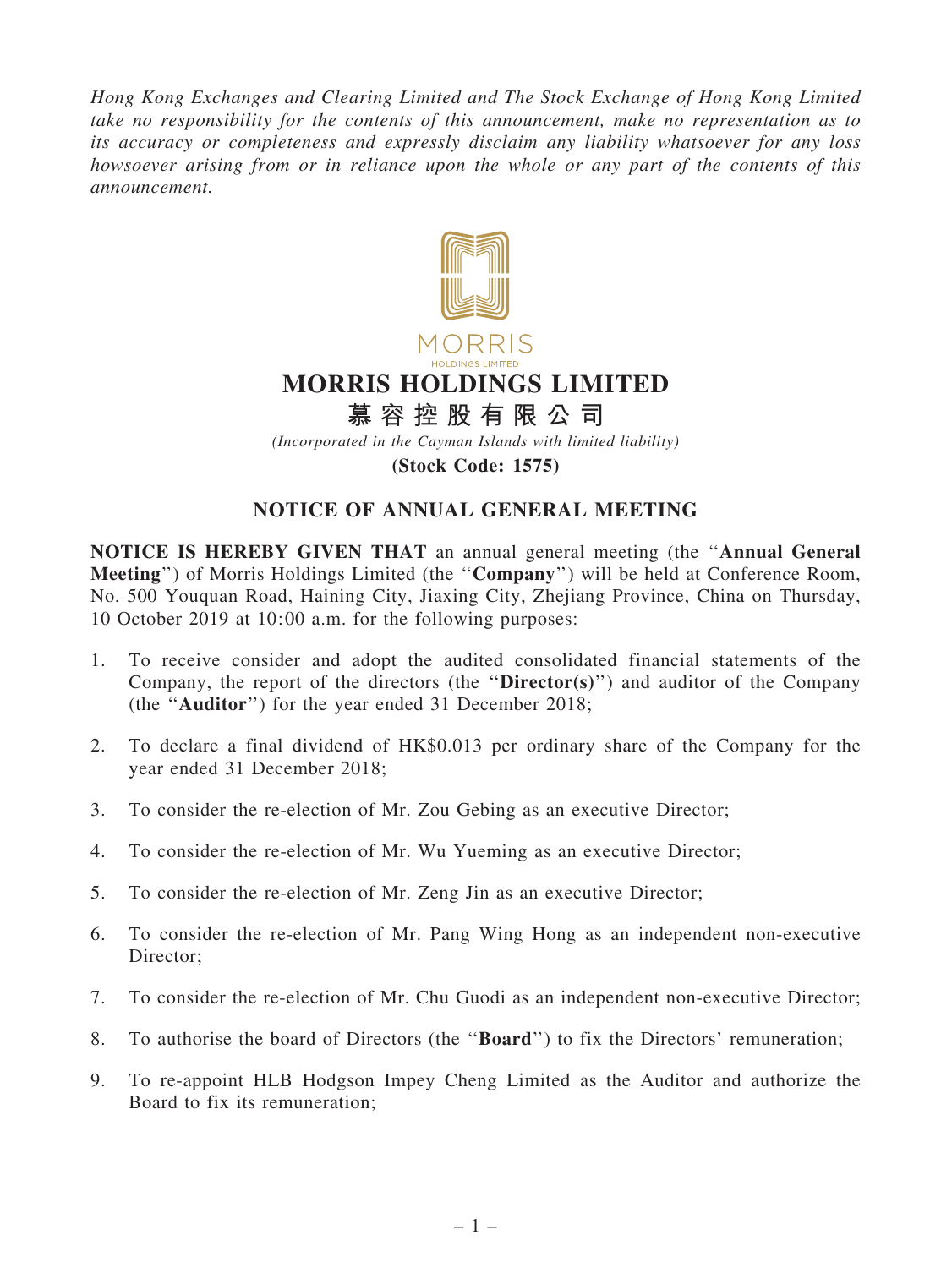10. To consider and, if thought fit, to pass with or without amendments, the following as ordinary resolution:

## ''THAT:

- (a) subject to paragraph (c) below, the exercise by the Directors during the Relevant Period (as hereinafter defined) of all the powers of the Company to allot, issue and deal with additional shares of the Company or securities convertible into shares, or options, warrants or similar rights to subscribe for shares or such convertible securities of the Company and to make or grant offers, agreements and/or options (including bonds, warrants and debentures convertible into shares of the Company) which may require the exercise of such powers be and is hereby generally and unconditionally approved;
- (b) the approval in paragraph (a) above shall be in addition to any other authorisation given to the Directors and shall authorise the Directors during the Relevant Period to make or grant offers, agreements and/or options which may require the exercise of such power after the end of the Relevant Period;
- (c) the total number of shares allotted or agreed conditionally or unconditionally to be allotted (whether pursuant to options or otherwise) by the Directors during the Relevant Period pursuant to the approval in paragraph (a) above, otherwise than pursuant to (i) a Rights Issue (as hereinafter defined) or (ii) the grant or exercise of any option under the option scheme of the Company or any other option, scheme or similar arrangement for the time being adopted for the grant or issue to officers and/or employees of the Company and/or any of its subsidiaries of shares or rights to acquire shares of the Company; or (iii) any scrip dividend or similar arrangement providing for the allotment of shares in lieu of the whole or part of a dividend on shares of the Company in accordance with the articles of association of the Company in force from time to time; or (iv) any issue of shares in the Company upon the exercise of rights of subscription or conversion under the terms of any existing convertible notes issued by the Company or any existing securities of the Company which carry rights to subscribe for or are convertible into shares of the Company, shall not exceed 20% of the total number of issued shares of the Company as at the date of passing this resolution, and the said approval shall be limited accordingly;
- (d) for the purpose of this resolution: ''Relevant Period'' means the period from the passing of this resolution until whichever is the earlier of:
	- (i) the conclusion of the next annual general meeting of the Company;
	- (ii) the expiration of the period within which the next annual general meeting of the Company is required by the articles of association of the Company or any applicable laws of the Cayman Islands to be held; or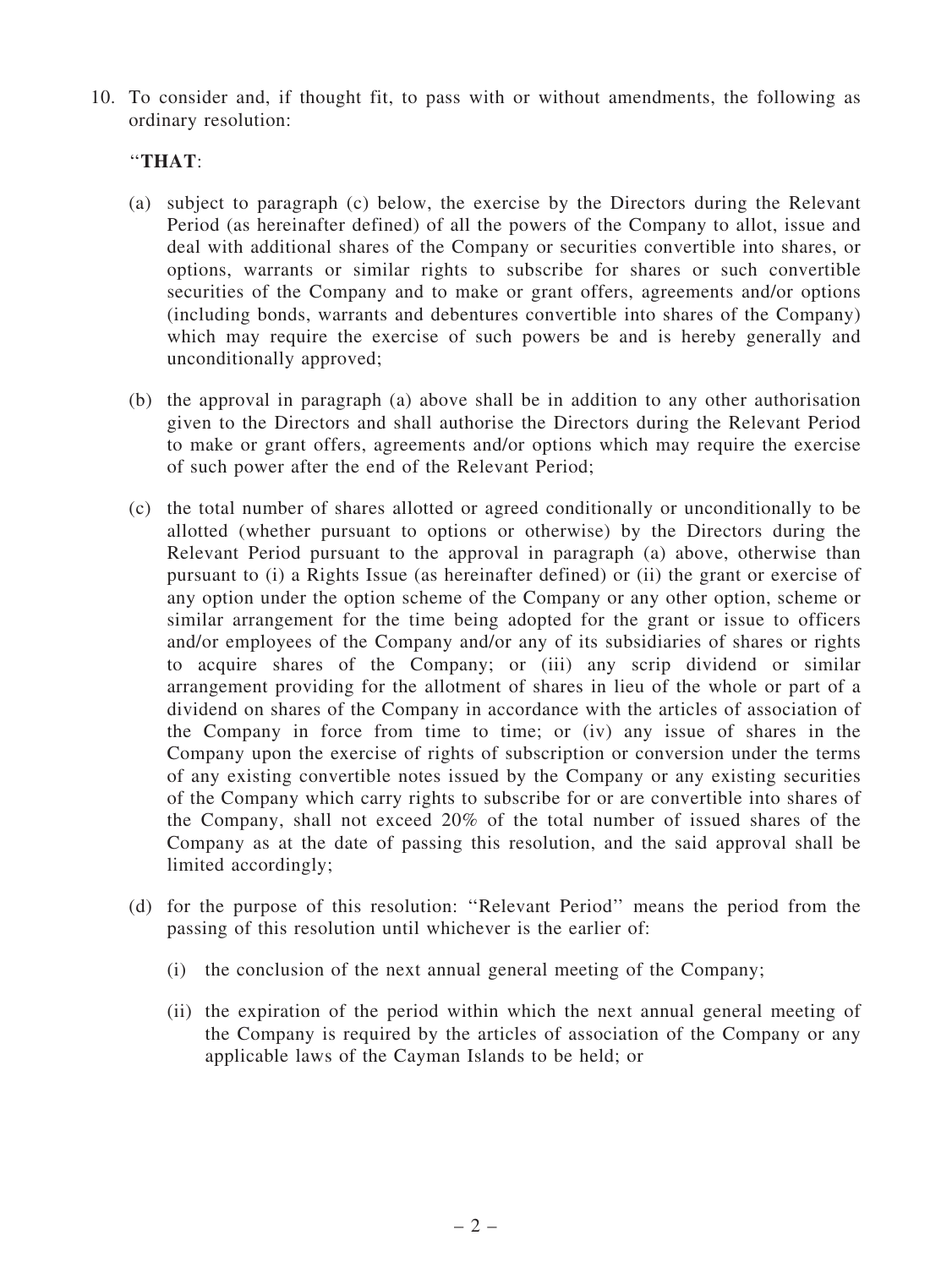(iii) the revocation or variation of this resolution by an ordinary resolution of the shareholders of the Company in a general meeting.

''Rights Issue'' means an offer of shares of the Company, or offer or issue of warrants, options or other securities giving rights to subscribe for shares open for a period fixed by the Directors to holders of shares of the Company whose names appear on the register of members on a fixed record date in proportion to their holdings of shares (subject to such exclusion or other arrangements as the Directors may deem necessary or expedient in relation to fractional entitlements or, having regard to any restrictions or obligations under the laws of, or the requirements of, or the expense or delay which may be involved in determining the exercise or extent of any restrictions or obligations under the laws of, or the requirements of, any jurisdiction applicable to the Company, any recognised regulatory body or any stock exchange applicable to the Company).''

11. To consider and, if thought fit, to pass the following resolution (with or without modification) as ordinary resolution of the Company:

## ''THAT:

- (a) subject to paragraph (c) below, the exercise by the Directors during the Relevant Period (as hereinafter defined) of all the powers of the Company to repurchase its shares on The Stock Exchange of Hong Kong Limited (the ''Stock Exchange'') or on any other stock exchange on which the shares of the Company may be listed and recognised by the Securities and Futures Commission and the Stock Exchange for this purpose, and subject to and in accordance with all applicable laws and regulations, and is hereby generally and unconditionally approved;
- (b) the approval in paragraph (a) shall be in addition to any other authorisation given to the Directors and shall authorise the Directors on behalf of the Company during the Relevant Period to procure the Company to repurchase its shares at a price determined by the Directors;
- (c) the total number of shares of the Company which are authorised to be repurchased by the Directors pursuant to the approval in paragraph (a) above shall not exceed 10% of the total number of the issued shares of the Company as at the date of passing this resolution, and the said approval shall be limited accordingly; and
- (d) for the purpose of this resolution: ''Relevant Period'' means the period from the passing of this resolution until whichever is the earlier of:
	- (i) the conclusion of the next annual general meeting of the Company;
	- (ii) the expiration of the period within which the next annual general meeting of the Company is required by the articles of association of the Company or any applicable laws of the Cayman Islands to be held; or
	- (iii) the revocation or variation of this resolution by an ordinary resolution of the shareholders of the Company in a general meeting.''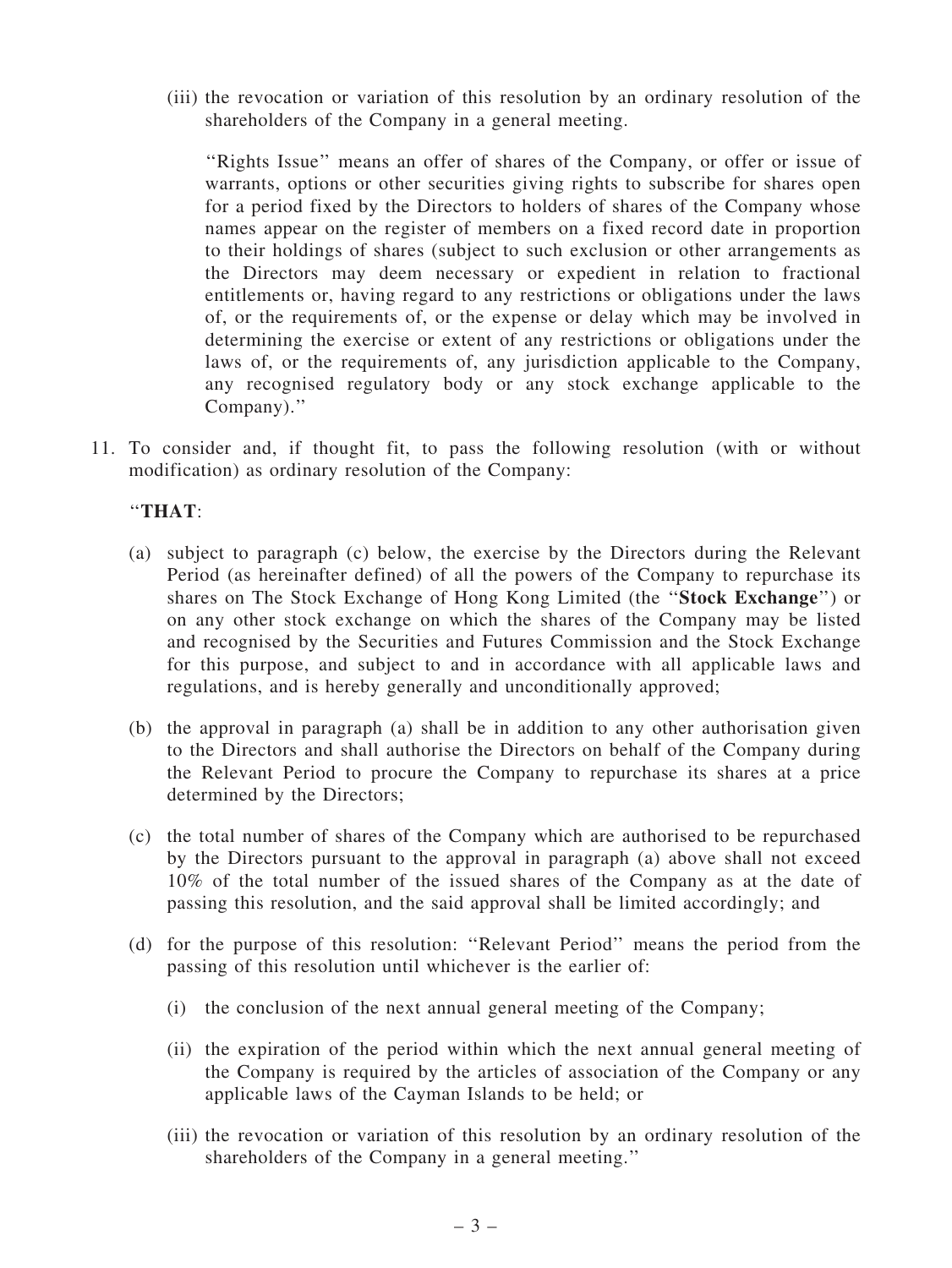12. To consider and, if thought fit, to pass the following resolution (with or without modification) as ordinary resolution of the Company:

''THAT conditional upon the passing of resolutions nos. 10 and 11 above, the general mandate to the Directors pursuant to resolution no. 10 be and is hereby extended by the addition thereto of the total number of shares of the Company bought back by the Company under the authority granted pursuant to the resolution no. 11, provided that such aggregate number of shares shall not exceed 10% of the total number of the shares of the Company in issue as at the date of passing this resolution.''

> By order of the Board Morris Holdings Limited Zou Gebing *Chairman*

Hong Kong, 5 September 2019

*Registered Office:* Cricket Square Hutchins Drive P.O. Box 2681 Grand Cayman KY1-1111 Cayman Islands

*Principal place of business in Hong Kong:* Unit 2001, 20/F, Citicorp Centre 18 Whitfield Road, Causeway Bay Hong Kong

*Notes:*

- (i) A shareholder entitled to attend and vote at the Annual General Meeting may appoint one or more proxy(ies) (if he/she/it is the holder of two or more shares) to attend and on a poll, vote instead of him/ her/it at the Annual General Meeting. A proxy need not be a shareholder of the Company.
- (ii) A form of proxy for use at the Annual General Meeting is enclosed herewith. The form of proxy must be signed by you or your attorney duly authorised in writing or, in the case of a corporation, must be under seal or the hand of an officer, attorney or other person duly authorised.
- (iii) In order to be valid, a form of proxy must be deposited at the Company's branch share registrar in Hong Kong, Tricor Investor Services Limited, at Level 54, Hopewell Centre, 183 Queen's Road East, Hong Kong together with the power of attorney or other authority (if any) under which it is signed (or a certified copy thereof) not less than 48 hours before the time appointed for the holding of the Annual General Meeting or any adjournment thereof. The completion and return of the form of proxy shall not preclude shareholders of the Company from attending and voting in person at the Annual General Meeting (or any adjournment thereof) if they so wish.
- (iv) Where there are joint registered holders of any share of the Company, any one of such persons may vote at the Annual General Meeting, either personally or by proxy, in respect of such share of the Company as if he/she/it was solely entitled thereto; but if more than one of such joint holders be present at the Annual General Meeting personally or by proxy, the vote of that one of the said persons so present whose name stands first on the register of members in respect of such share shall be accepted to the exclusion of the votes of the other joint holders.
- (v) For determining the entitlement to attend and vote at the Annual General Meeting, the register of members of the Company will be closed from 4 October 2019 to 10 October 2019, both days inclusive, during which no share transfers can be registered. In order to be eligible to attend and vote at the Annual General Meeting, unregistered holders of shares of the Company should ensure that all share transfer